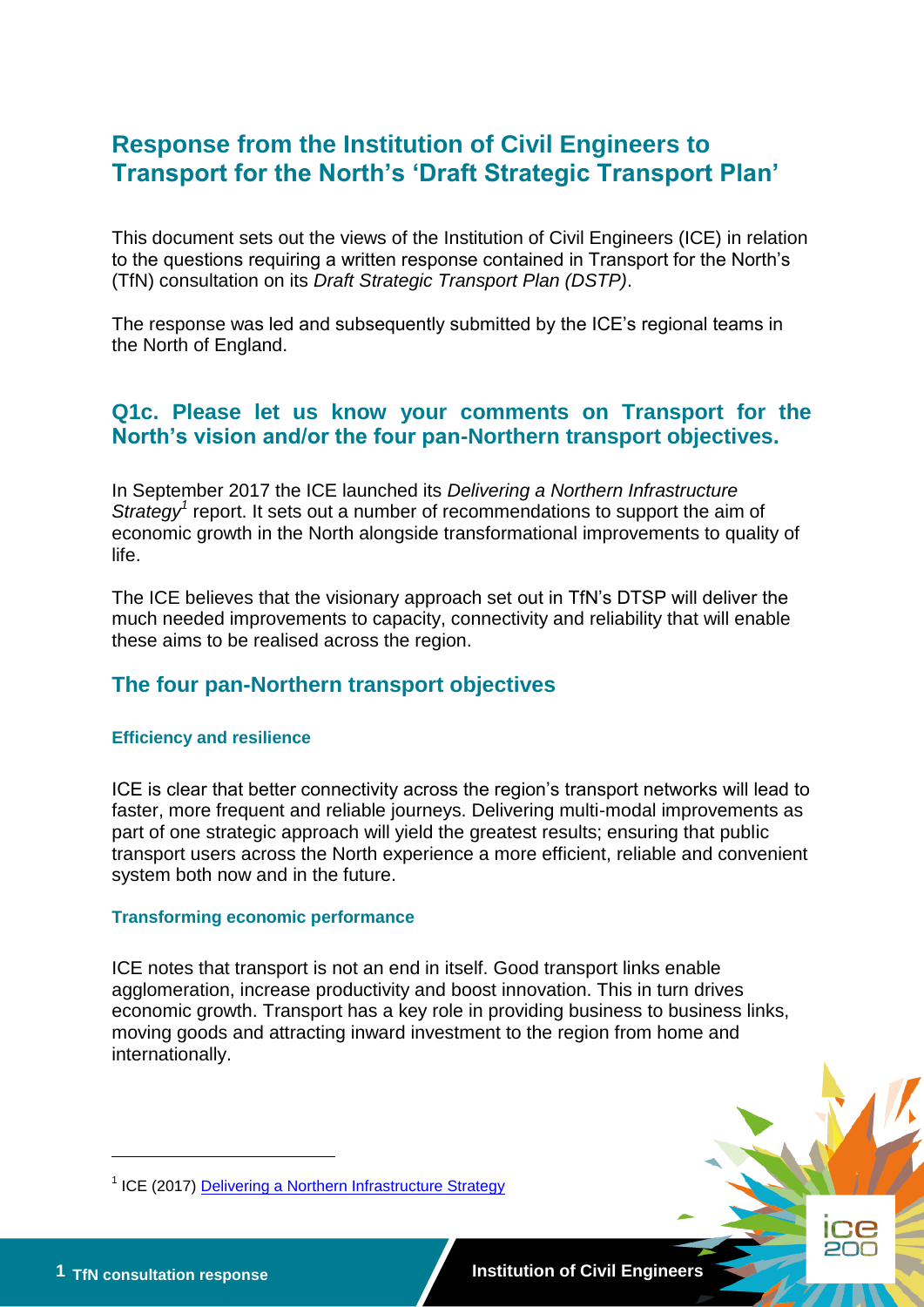#### **Improving access to opportunities**

Affordable, reliable transport systems are essential if the talents of the people, often grown in the excellent universities and colleges in the region, are to be retained and can gain access to the opportunities that the region has to offer. There are recent examples of businesses being established in the North's major cities in order to attract locally educated talent. This can only be expanded through a combination of strategic and local transport improvements.

### **Natural environment**

The need for housing continues to grow and transport systems are vital for their development. People in the North seek a high quality of life that is provided by having the choice of where and how to live and the ability to access the natural environment in the region in order to provide a balance in their lives. Good quality, well designed transport systems will also take into account the social and environmental wellbeing of the areas through which they pass.

**Q2b. The Draft Strategic Transport Plan identifies at least three main roles which transport can play to help drive the economy and deliver the transformational change required. These are** *Connecting People, Connecting Businesses and Moving Goods.*

**Please let us know your comments on the three main roles which transport can play to help drive the economy and deliver transformational change, including if there are any other roles which should be considered alongside these.** 

ICE considers that the three roles listed in the strategy are vital to supporting the need for travel for business, social and health reasons.

## **Connecting people**

ICE has noted the arrival of HS2 in Leeds and Manchester by 2033 as a key milestone for transport in the North and strongly advocates the development of transport links throughout the region to be executed in time to capitalise on this national development. The delivery of Northern Powerhouse Rail is a major part of this focus with an emphasis on not just infrastructure, but on new rolling stock and the application of the digital railway to modernise signalling and to improve capacity and information.

#### **Connecting businesses**

While ICE is strongly in support of creating the infrastructure to support the growing digital economy, this must be complemented by improvements in transport for these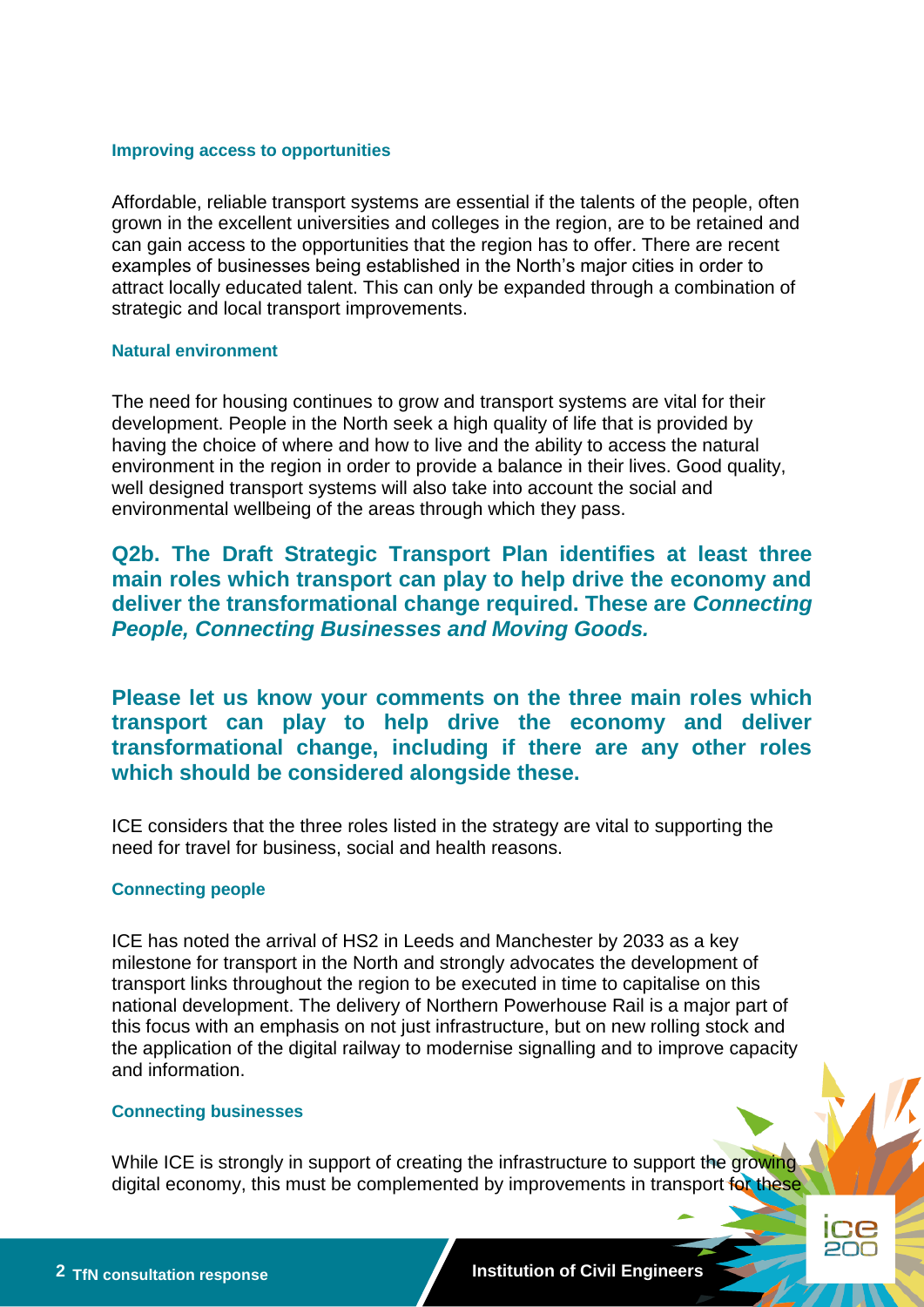and other businesses to interact fully, to gain the benefits of agglomeration and to be able to move products. ICE is encouraged that TfN, in producing their draft plan, has focussed on the benefits of improving connectivity to enhance a number of the region's prime capabilities, including: advance manufacturing, digital, energy and health innovation.

## **Moving goods**

ICE has identified that there are constraints to the movement of goods and bulk freight both within the UK and internationally because of the poor transport links close to the North's ports and airports. Transport improvements that connect directly with these international gateways are, in many cases in dire need of greater capacity, and growth in both passenger and goods through them is a key factor in the predicted growth potential. This is emphasised in the public support by both airports and ports in the DSTP.

# **Q3f. Please let us know your comments on Transport for the North's identified work programmes as set out in the Draft Strategic Transport Plan.**

## **Northern Powerhouse Rail**

Developing the rail system throughout the North, both for regional connectivity and to maximise the benefit of the reach by HS2 into the North is a cornerstone of ICE's vision for transport in the region. In this way those centres that are beyond the direct reach such as Preston, Darlington, Hull and Newcastle can benefit from better capacity and resilience on the network.

## **Long Term Rail Strategy (LTRS)**

ICE understands that the vision will not be realised overnight and that a clear strategy for the longer term is essential, building on the rail programme in Network Rail's CP5 and the current planning for CP6. The approach set out in the LTRS is broadly in line with ICE's own aspirations for the North. The recognition of improved links to ports and airports is particularly welcome, especially in the North East of the region, as well as the support for Manchester as, probably, the North's principal airport.

## **Major Roads Network**

The work done by the Rees Jeffreys Road Fund<sup>2</sup> in proposing a Major Road Network for England is welcome and an improved approach to providing a more accessible and resilient road network. Adopting this approach to the North's specific economic growth needs is a positive, welcome approach. The confirmation of funding for this

-

<sup>&</sup>lt;sup>2</sup> Rees Jeffreys Road Fund (2016) [Major Road Network](http://www.reesjeffreys.co.uk/funding-policy/)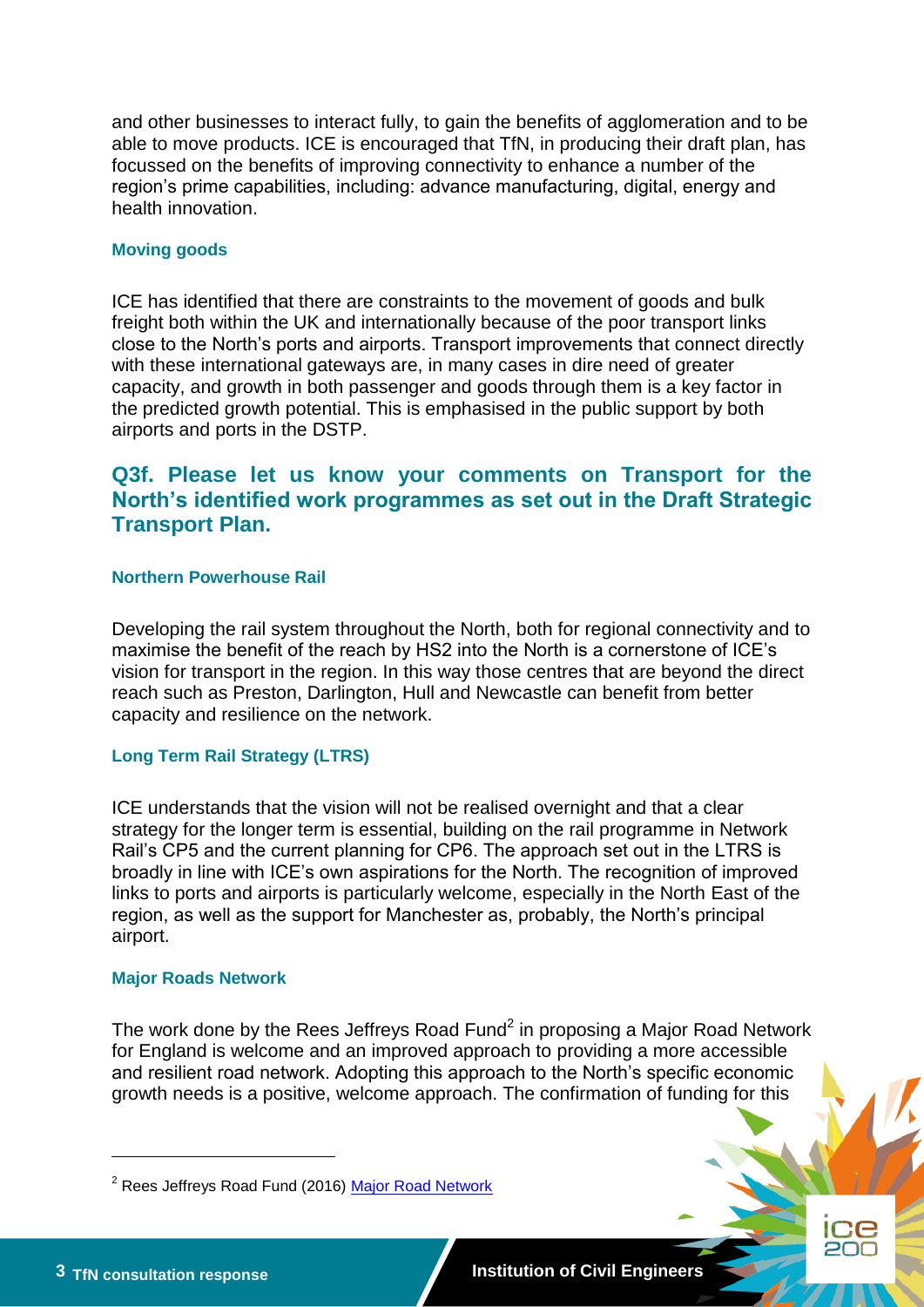network alongside the Strategic Road Network, through ring-fenced VED revenue, is a positive step.

It must at the same time be recognised that some of the key Combined Authorities throughout the region have developed their own key route networks related to their local connectivity drivers. The application of the Major Roads Network by TfN must be cognisant of this in order to avoid disconnects between the two.

#### **Integrated and smart travel**

ICE's *Delivering a Northern Infrastructure Strategy* supports the introduction of smart ticketing with a view to the longer term introduction of whole-journey provision through mobility as a service (MaaS). However, the first priority must be to provide a resilient service that users can rely on as a result of it being well constructed and well maintained. The adverse weather in February/March of 2018 has shown how easily the present system fails.

Smart ticketing will have significant benefits at a sub-regional level in the first instance and thus will support the need for improved connectivity over the 'last mile' from long distance journeys onto the local network. This compares with London, where a ticket for a rail journey into the Capital can be purchased to include onward travel via the Transport for London network.

## **The Strategic Development Corridors**

ICE supports the economic corridor approach to determining transport improvements. Using a series of loosely defined "corridors" across the North through which people, goods and services all need to be (a) moved more quickly and (b) moved more reliably is fundamentally the right approach.

It is important that these corridors are interconnected with one another and, as noted within the DSTP, have clear links with the region's geographical neighbours, plus in overall economic terms with the wider economy of the UK and internationally.

#### **Connecting the Energy Coasts**

There is an obvious need for strong investment in energy across the North. There are considerable common interests in nuclear and renewable energy in terms of both current and future investment from Anglesey in North Wales, through Cumbria along Britain's energy coast and across to the offshore capabilities of the East Coast. Effective transport links will provide further exchange of knowledge and skills on a region-wide basis.

## **West and Wales**

This corridor is shown only loosely as linking with North Wales. It is encouraging to learn from the consultation period briefing that there is a clearer consideration of the need to ensure that the North Wales coast road and rail corridor is taken into account, particularly in respect of the Wylfa power station and links to the port of

CЕ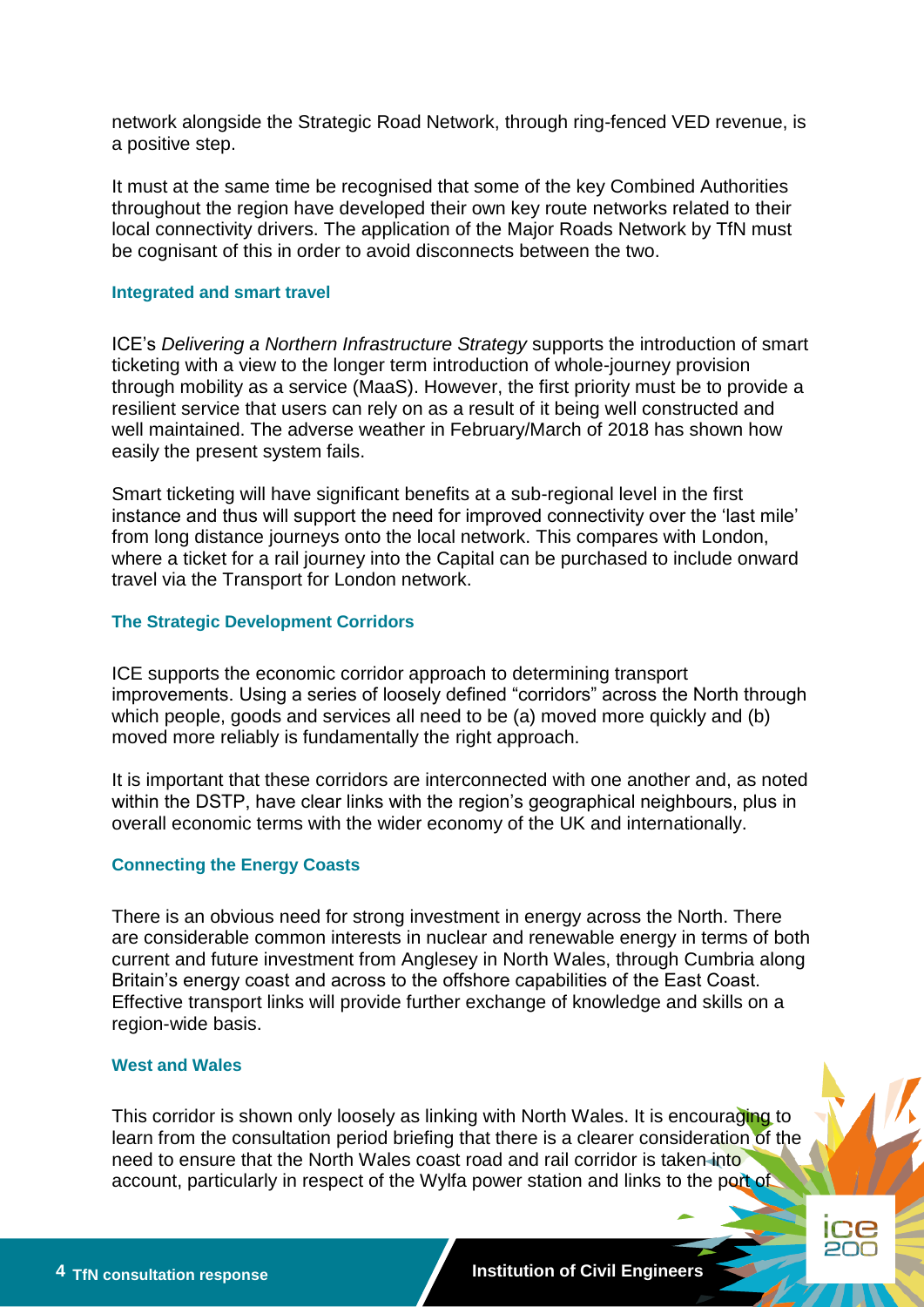Holyhead. This also supports the development in the energy sector which ICE believes is a key area for infrastructure investment.

## **Central Pennines and Southern Pennines**

ICE notes the strategic studies already in progress on a Trans-Pennine Tunnel, Northern Pennine Roads and M60 North West Quadrant. These are very welcome and overall East-West connectivity by road and rail is essential for growth of the economy.

A key emphasis for ICE in the East-West corridors is the need for much better local connections to the ports, including inland ports, both by road and rail. The shipment of bulk freight from Liverpool across the Pennines has the potential to be greatly improved by better rail links and the opening up of more train paths with associated shorter journey times.

#### **North West to Sheffield City Region**

ICE supports transport improvements, particularly in rail, to create better links between the Sheffield City Region and the North West. New road links and improved rail routes, such as the Hope Valley would ease the problem of further increases in traffic levels (particularly from HGVs) and promote the growth of the wider regional economy. A new rail freight link is also seen as a strong contender for investment to alleviate road freight traffic.

#### **East Coast to Scotland**

As an example of the need for soft boundaries this rail corridor boundary is shown not to include York which is a key centre on that route. However, the text of the strategy does include it. This corridor approach also supports ICE views on the benefits that HS2 will bring if the facilities and links further North are included in the DSTP.

#### **Yorkshire to Scotland**

This corridor picks up the key ports and airports to the east of the Pennines which are vital to the economy of the North. Again, emphasis needs to be on the links between these and the strategic road and rail networks to support their trade and inward investment to develop their sites and hinterlands.

**Q4B. Please let us know your comments on the seven strands identified by the Draft Strategic Transport Plan for explaining how Transport for the North's Investment Programme could be delivered.**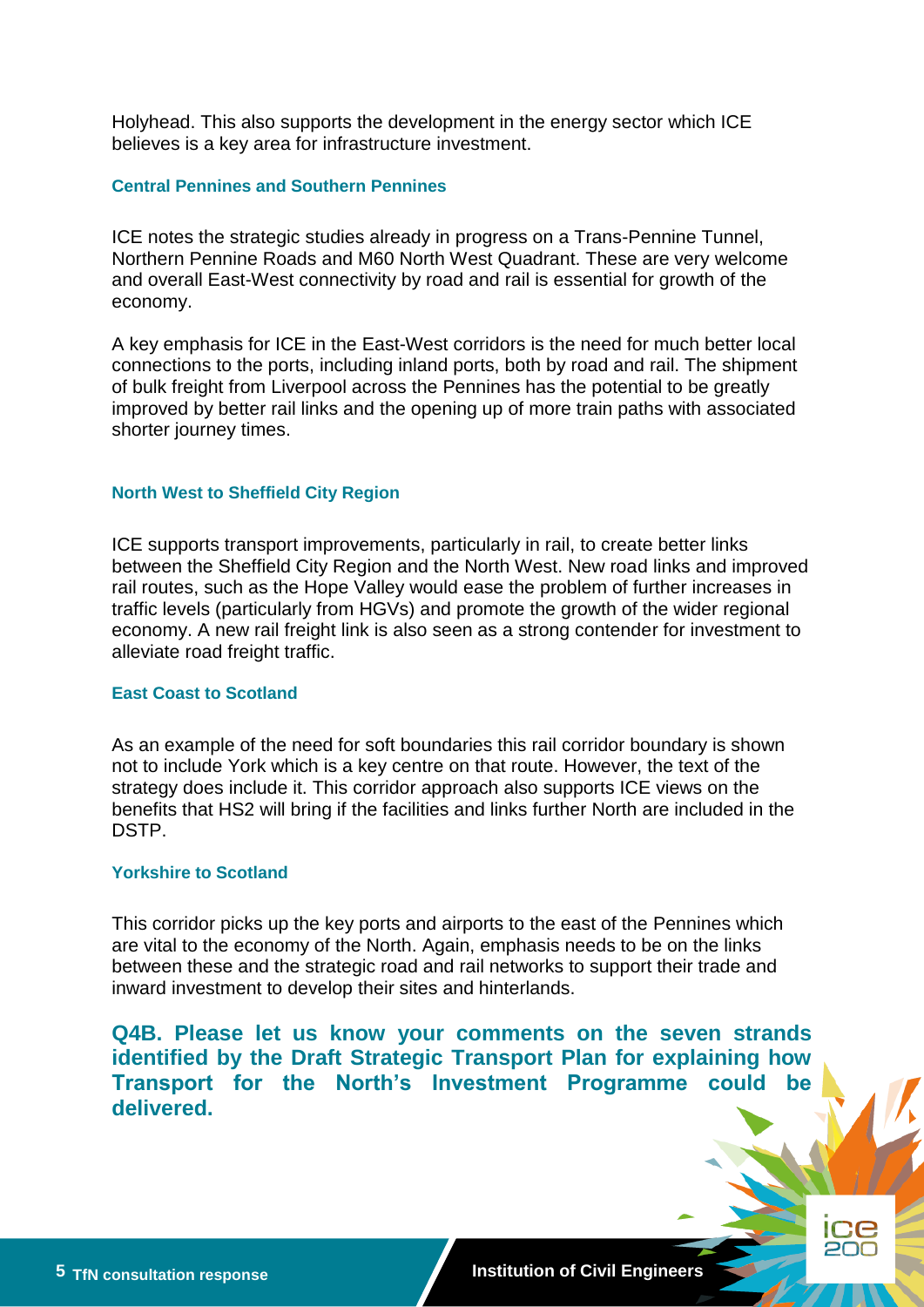### **Governance**

ICE fully supports the granting of statutory powers, duties, authorities and accountabilities that accrued to TfN at the beginning of April.

It is important that TfN is also empowered to determine transport investment priorities and how the capital it is allocated is spent. In due course provision should be given to TfN to begin raising its own capital.

#### **Partnerships**

ICE believes that TfN's DSTP should form part of a wider Northern Infrastructure Strategy, which identifies infrastructure need across sectors, ensuring the North of England maximises its economic growth potential while enhancing social cohesion and quality of life.

As set out in ICE's *Delivering a Northern Infrastructure Strategy*, the development of an infrastructure strategy should be co-ordinated by a Council for the North. In essence this would be a partnership approach bringing together government stakeholders, regulators, businesses and public interest groups from across the region to determine overall infrastructure need across the region, including transport.

## **Innovation**

ICE, at the same time as supporting a strategy for improving current transport networks, recognises the need to look ahead at how new technologies will play their part in the future. This includes the digital railway, autonomous vehicles and MaaS as well as considering technologies as yet unproven on a commercial scale like Hyperloop. However, the introduction of new and disruptive technologies should not interfere with the delivery of improvements to core networks as identified in the DSTP.

#### **Skills**

Skills development is a major strand of the ICE's *Delivering a Northern Infrastructure*  Strategy report. In conjunction with the National Infrastructure Plan for Skills<sup>3</sup>, the report notes that the lower skills and educational attainment in the North acts as a drag on economic growth.

To help close this gap, ICE has called for the introduction of a regional infrastructure pipeline for the North of England to identify the skills, training and wider resources required to deliver them. ICE calls on TfN to support to such an initiative.



-

<sup>&</sup>lt;sup>3</sup> IPA (2015) **National Infrastructure Plan for Skills**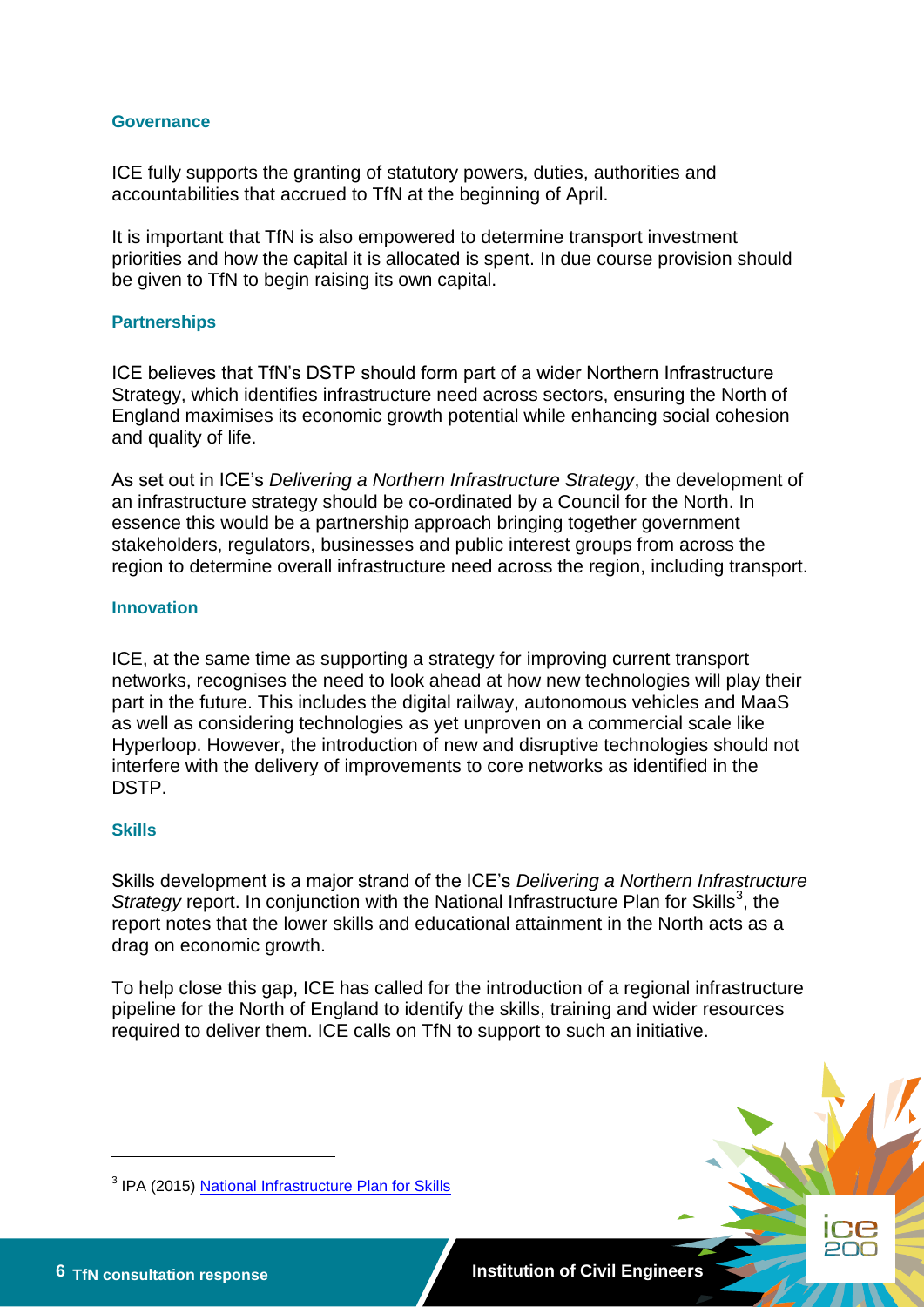## **Funding and financing**

Funding is fundamental to the realisation of the approach set out in the DSTP. While the majority of funding will come through central government and existing funding streams, the expenditure of these funds must be prioritised through agreement of the DSTP itself.

At the same time the opportunities for other funding streams must be rigorously explored. If the aim of improved transport is to provide stimulus and support for economic growth, then those who benefit from that growth should be involved in the funding of the infrastructure. There is a role for TfN in working with business to attract investment in transport to realise the full potential of the North.

ICE's State of the Nation 2016: Devolution<sup>4</sup> report outlined how decisions on programmes and their financing should be delegated to the lowest effective level at which those decisions could be taken. As aforementioned, in due course provision should be given to TfN to begin raising its own capital in order to enable this approach to be realised.

## **Appraisal and analysis**

Appraisal and consultation go hand-in-hand when it comes to developing, reviewing and delivering a strategy. The DSTP does appear to embrace a good range of methods to support the case for transport. What is essential for the plan to succeed is that the economic goals for the North are a fundamental part of the appraisal methodology. The assessment of those benefits must be regularly undertaken and reinforced so that the outcomes in increased GVA and jobs remain the key focus of investment in the schemes within each corridor.

In this respect ICE welcomes the approach being taken to review transport options within economic corridors in investment terms beyond the more conventional appraisal techniques. Through this approach there is a great opportunity to look at the bigger picture and ensure that parts of the corridor development do not fail because of out-dated and inflexible appraisal techniques. In this respect we welcome the ongoing revision of the WEBTag assessment process to embrace economic benefit.

## **Sustainability**

It is fundamental to ICE and its members that infrastructure should be designed and built to the highest practicable standards of sustainability. In the urban environment ICE supports the provision of transport to encourage modal shift through improved bus services and light rail systems alongside investment in infrastructure that is

-

ЭG

<sup>&</sup>lt;sup>4</sup> ICE (2016) **State of the Nation 2016: Devolution**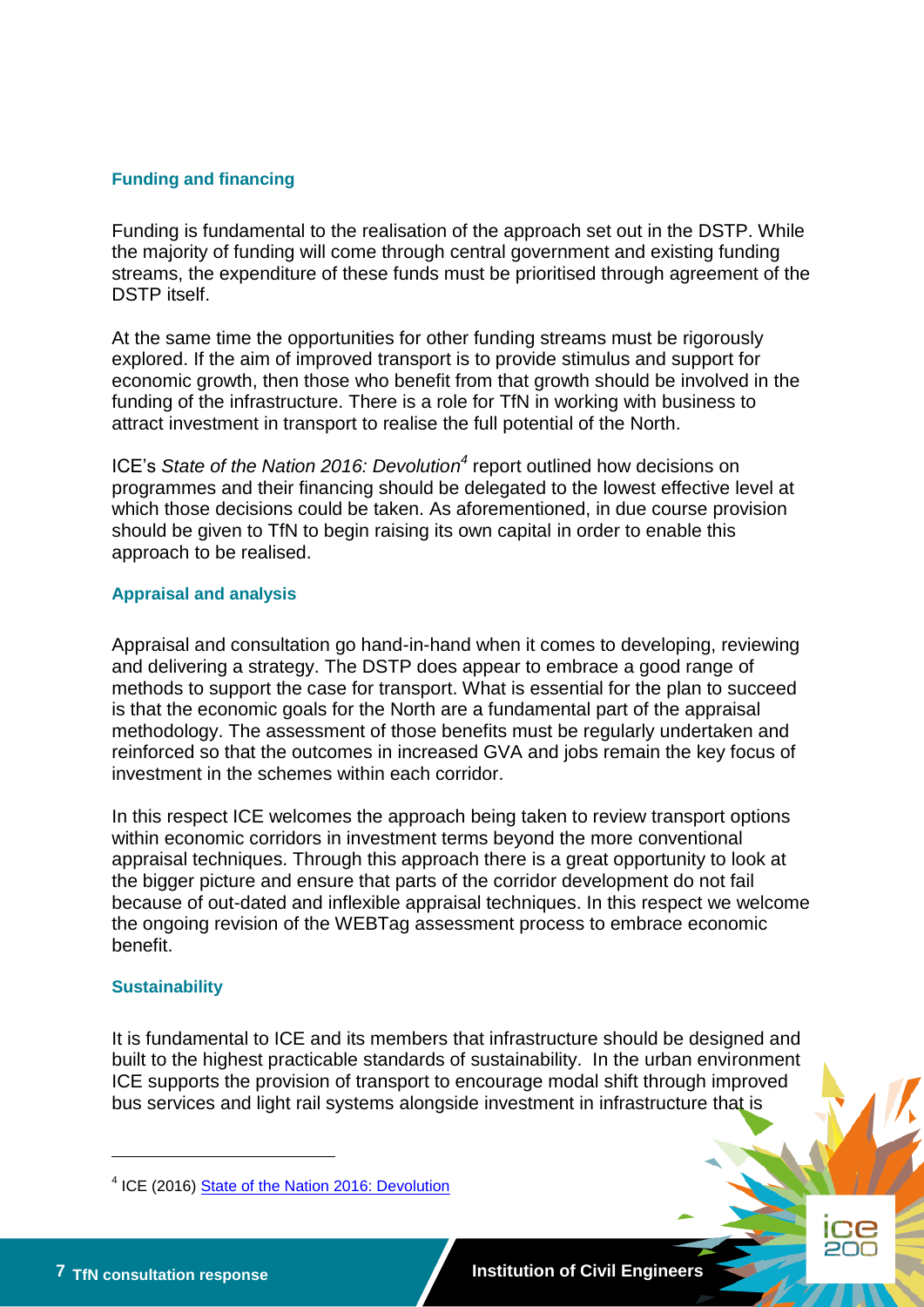friendly towards cycling and walking. This supports both environmental and health objectives.

## **Q5c. Please explain your response to Q5b below.**

ICE is strongly supportive of TfN's DSTP. It recognises the benefits of the approach being taken in delivering substantial economic growth through a defined 'prize' of £100bn gain in GVA across the region coupled with 850,000 new jobs.

The role of TfN to act as a leading 'one voice' for the development of the North's transport network is also vital and that voice must be raised clearly and positively in collaboration with its local partners and other pan-Northern groups with the common aim of supporting the rebalancing of the economy and realising the ambitious growth plans for the north.

# **Q7. What, if any, additional comments do you have that are relevant to this consultation on both the Draft Strategic Transport Plan and/or the Independent Integrated Sustainability Appraisal that you would like to make?**

Through a partnership approach, the DSTP brings together the wishes and aims of those partners in support of transport for economic growth. ICE is clear that transport is not an end in itself but is a key enabler for that economic growth. This draft plan provides a clear vision as to the necessity for co-ordinated investment in better, more reliable transport for business and leisure. It is also important that the plan is evidence-based, and that evidence was presented for scrutiny prior to publishing the draft plan.

Once the DSTP is published and accepted, then certainty of funding will be required and the Government must continue to have confidence that TfN is on the right track and that the rolling review process fully takes account of changing technologies and sustainability.

ICE's *Delivering a Northern Infrastructure Strategy* report was developed in parallel with the TfN draft strategy, looking at wider the infrastructure sector. Transport is a key element of that report and it is encouraging that there is large degree of agreement between the two.

This DSTP is a visionary document which, through the creation of TfN, presents a step change in the approach to transport across a region for which the ultimate prize is a stronger economy and improved quality of life.

#### **Specific issues**

ICE has identified two issues that appear not to be picked up in the TfN strategy as made public so far.